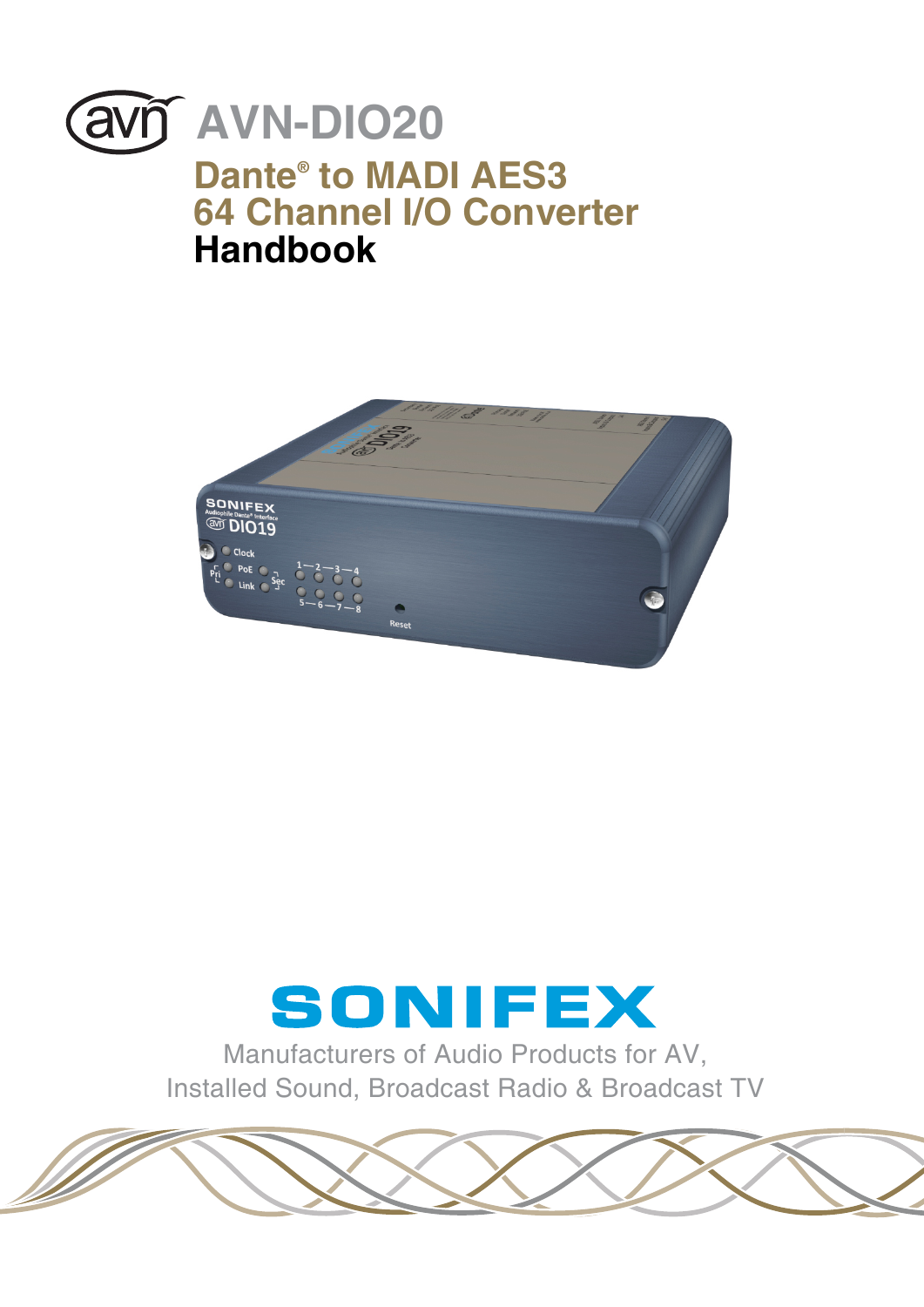# **Registration & Warranty**

#### **For the latest Sonifex handbook information please visit the Sonifex w**

This handbook is for use with the following products: AVN-DIO20 Dante® to MADI AES3 64 Channel I/O Converter Artwork: AW11042 Stock Code: 30-396

© Sonifex Ltd, 2022 All Rights Reserved Revision 1.03, May 2022 Sonifex Ltd, 61, Station Road, Irthlingborough, Northants, NN9 5OF, England. Tel: +44 (0)1933 650 700 Fax: +44 (0)1933 650 726 Email: sales@sonifex.co.uk Website: https://www.sonifex.co.uk

Information in this document is subject to change without notice and does not represent a commitment on the part of the vendor. Sonifex Ltd shall not be liable for any loss or damage whatsoever arising from the use of information or any error contained in this manual. No part of this manual may be reproduced or transmitted in any form or by any means, electronic or mechanical, including photocopying, recording, information storage and retrieval systems, for any<br>purpose other than the purchaser's personal use, without the express written permission of Sonifes<br>Ltd. Unless otherwise not part of a completely fictitious adaptation and are designed solely to document the use of Sonifex product.

Made in the UK by sonIFEX

# **Register Online for an Extended 2 Year Warranty**

| Product:   |  |  |
|------------|--|--|
|            |  |  |
| Serial No: |  |  |
|            |  |  |

# **www.sonifex.co.uk/register**

# **Product Warranty - 2 Year Extended**

As standard, Sonifex products are supplied with a 1 year back to base warranty. In order to register the date of purchase and so that we can keep you informed of any product design improvements or modifications, it is important to complete the warranty registration online. Additionally, if you register the product on the Sonifex website, you can increase your product warranty to 2 years. Go to the Sonifex website at: www.sonifex.co.uk/register to apply for your 2 year warranty.

# **Sonifex Warranty & Liability Terms & Conditions**

#### **1. Definitions**

'the Company' means Sonifex Ltd and where relevant includes companies within the same group of companies as Sonifex Limited.

'the Goods' means the goods or any part thereof supplied by the Company and where relevant includes: work carried out by the Company on items supplied by the Purchaser; services supplied by the Company; and software supplied by the Company.

'the Purchaser' means the person or organisation who buys or has agreed to buy the Goods.

'the Price' means the Price of the Goods and any other charges incurred by the Company in the supply of the Goods.

'the Warranty Term' is the length of the product warranty which is usually 12 months from the date of despatch; except when the product has been registered at the Sonifex website when the Warranty Term is 24 months from the date of despatch.

'the Contract' means the quotation, these Conditions of Sale and any other document incorporated in a contract between the Company and the Purchaser.

This is the entire Contract between the parties relating to the subject matter hereof and may not be changed or terminated except in writing in accordance with the provisions of this Contract. A reference to the consent, acknowledgement, authority or agreement of the Company means in writing and only by a director of the Company.

## **2. Warranty**

- a. The Company agrees to repair or (at its discretion) replace Goods which are found to be defective (fair wear and tear excepted) and which are returned to the Company within the Warranty Term provided that each of the following are satisfied:
	- i. notification of any defect is given to the Company immediately upon its becoming apparent to the Purchaser;
	- ii. the Goods have only been operated under normal operating conditions and have only been subject to normal use (and in particular the Goods must have been correctly connected and must not have been subject to high voltage or to ionising radiation and must not have been used contrary to the Company's technical recommendations);
	- iii. the Goods are returned to the Company's premises at the Purchaser's expense;
	- iv. any Goods or parts of Goods replaced shall become the property of the Company;
	- v. no work whatsoever (other than normal and proper maintenance) has been carried out to the Goods or any part of the Goods without the Company's prior written consent;
	- vi. the defect has not arisen from a design made, furnished or specified by the Purchaser;
	- vii. the Goods have been assembled or incorporated into other goods only in accordance with any instructions issued by the Company;
	- viii. the defect has not arisen from a design modified by the Purchaser;
	- ix. the defect has not arisen from an item manufactured by a person other than the Company. In respect of any item manufactured by a person other than the Company, the Purchaser shall only be entitled to the benefit of any warranty or guarantee provided by such manufacturer to the Company.
- b. In respect of computer software supplied by the Company the Company does not warrant that the use of the software will be uninterrupted or error free.
- c. The Company accepts liability:
	- i. for death or personal injury to the extent that it results from the negligence of the Company, its employees (whilst in the course of their employment) or its agents (in the course of the agency);
	- ii. for any breach by the Company of any statutory undertaking as to title, quiet possession and freedom from encumbrance.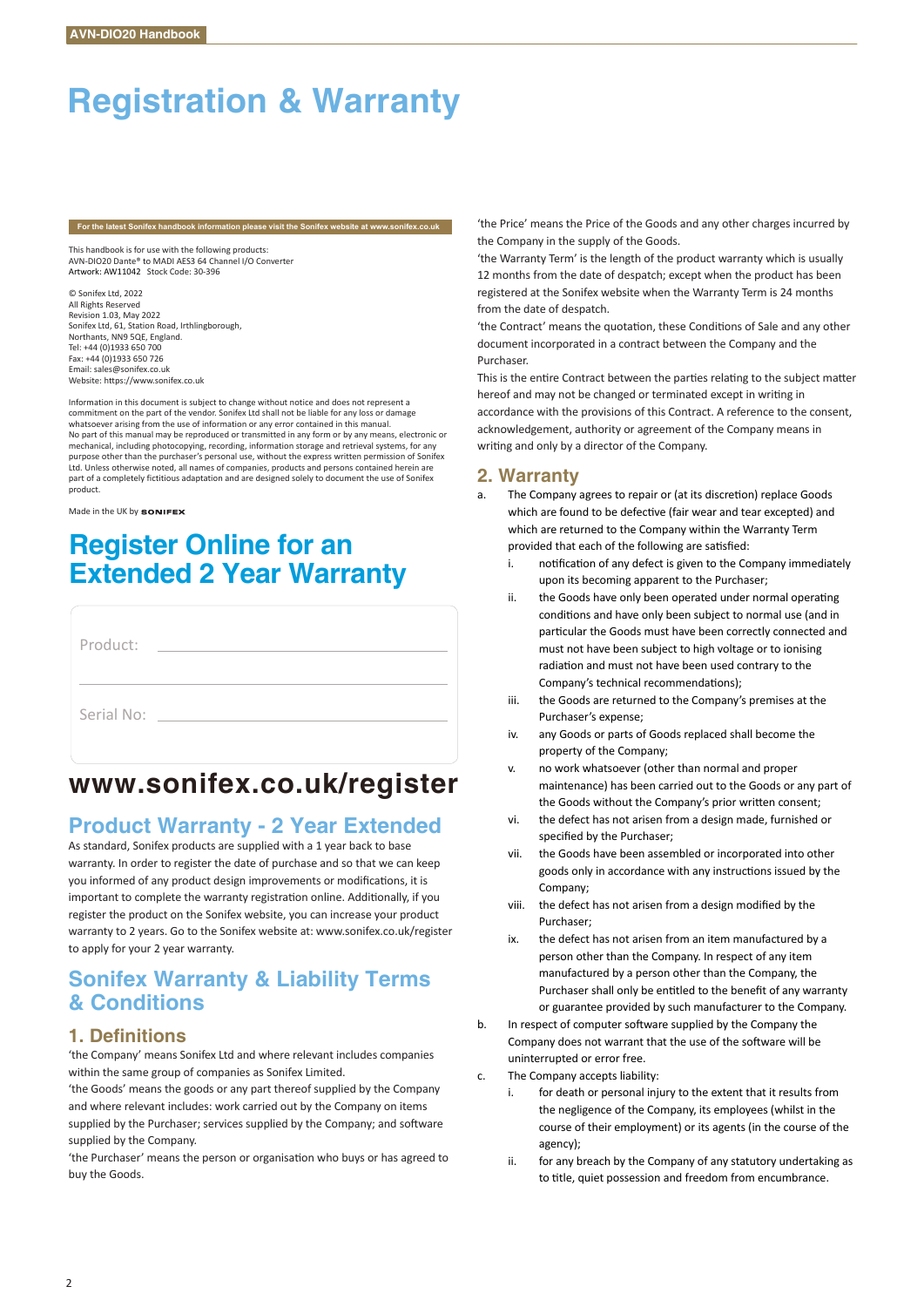- d. Subject to conditions (a) and (c) from the time of despatch of the Goods from the Company's premises the Purchaser shall be responsible for any defect in the Goods or loss, damage, nuisance or interference whatsoever consequen�al economic or otherwise or wastage of material resulting from or caused by or to the Goods. In particular the Company shall not be liable for any loss of profits or other economic losses. The Company accordingly excludes all liability for the same.
- e. At the request and expense of the Purchaser the Company will test the Goods to ascertain performance levels and provide a report of the results of that test. The report will be accurate at the time of the test, to the best of the belief and knowledge of the Company, and the Company accepts no liability in respect of its accuracy beyond that set out in Condition (a).
- f. Subject to Condition (e) no representation, condition, warranty or other term, express or implied (by statute or otherwise) is given by the Company that the Goods are of any par�cular quality or standard or will enable the Purchaser to attain any particular performance or result, or will be suitable for any particular purpose or use under specific conditions or will provide any particular capacity, notwithstanding that the requirement for such performance, result or capacity or that such particular purpose or conditions may have been known (or ought to have been known) to the Company, its employees or agents.
- g. i. To the extent that the Company is held legally liable to the Purchaser for any single breach of contract, tort, representation or other act or default, the Company's liability for the same shall not exceed the price of the Goods.
	- ii. The restriction of liability in Condition  $(g)(i)$  shall not apply to any liability accepted by the Seller in Condition (c).
- h. Where the Goods are sold under a consumer transaction (as defined by the Consumer Transactions (Restrictions on Statements) Order 1976) the statutory rights of the Purchaser are not affected by these Conditions of Sale.

# **Unpacking Your Product**

Each product is shipped in protective packaging and should be inspected for damage before use. If there is any transit damage take pictures of the product packaging and no�fy the carrier immediately with all the relevant details of the shipment. Packing materials should be kept for inspection and also for if the product needs to be returned.

The product is shipped with the following equipment so please check to ensure that you have all of the items below. If anything is missing, please contact the supplier of your equipment immediately.

| <b>Item</b>  | Quantity |
|--------------|----------|
| Product Unit |          |
| A4 Handbook  |          |

### **Repairs & Returns**

Please contact Sonifex or your supplier if you have any problems with your Sonifex product. Email technical.support@sonifex.co.uk for the repair/ upgrade/returns procedure, or for support & questions regarding the product operation.

# **Conformity**

The products in this manual comply with the essential requirements of the relevant European health, safety and environmental protection legislation.

The technical justification file for this product is available at Sonifex Ltd. The declaration of conformity can be found at: http://www.sonifex.co.uk/ declarations

### **WEEE Directive**

The Waste Electrical and Electronic Equipment (WEEE) Directive was agreed on 13 February 2003, along with the related Directive 2002/95/EC on Restrictions of the use of certain Hazardous Substances in electrical and electronic equipment (RoHS). The Waste Electrical and Electronic Equipment Directive (WEEE) aims to minimise the impacts of electrical and electronic equipment on the environment during their life times and when they become waste. All products manufactured by Sonifex Ltd have the WEEE directive label placed on the case. Sonifex Ltd will be happy to give you information about local organisations that can reprocess the product when it reaches its "end of use", or alternatively all products that have reached "end of use" can be returned to Sonifex and will be reprocessed correctly free of charge.

### **Atmosphere/Environment**

This apparatus should be installed in an area that is not subject to excessive temperature variation (<0°C, >50°C), moisture, dust or vibration. This apparatus shall not be exposed to dripping or splashing, and no objects filled with water, such as vases shall be placed on the apparatus.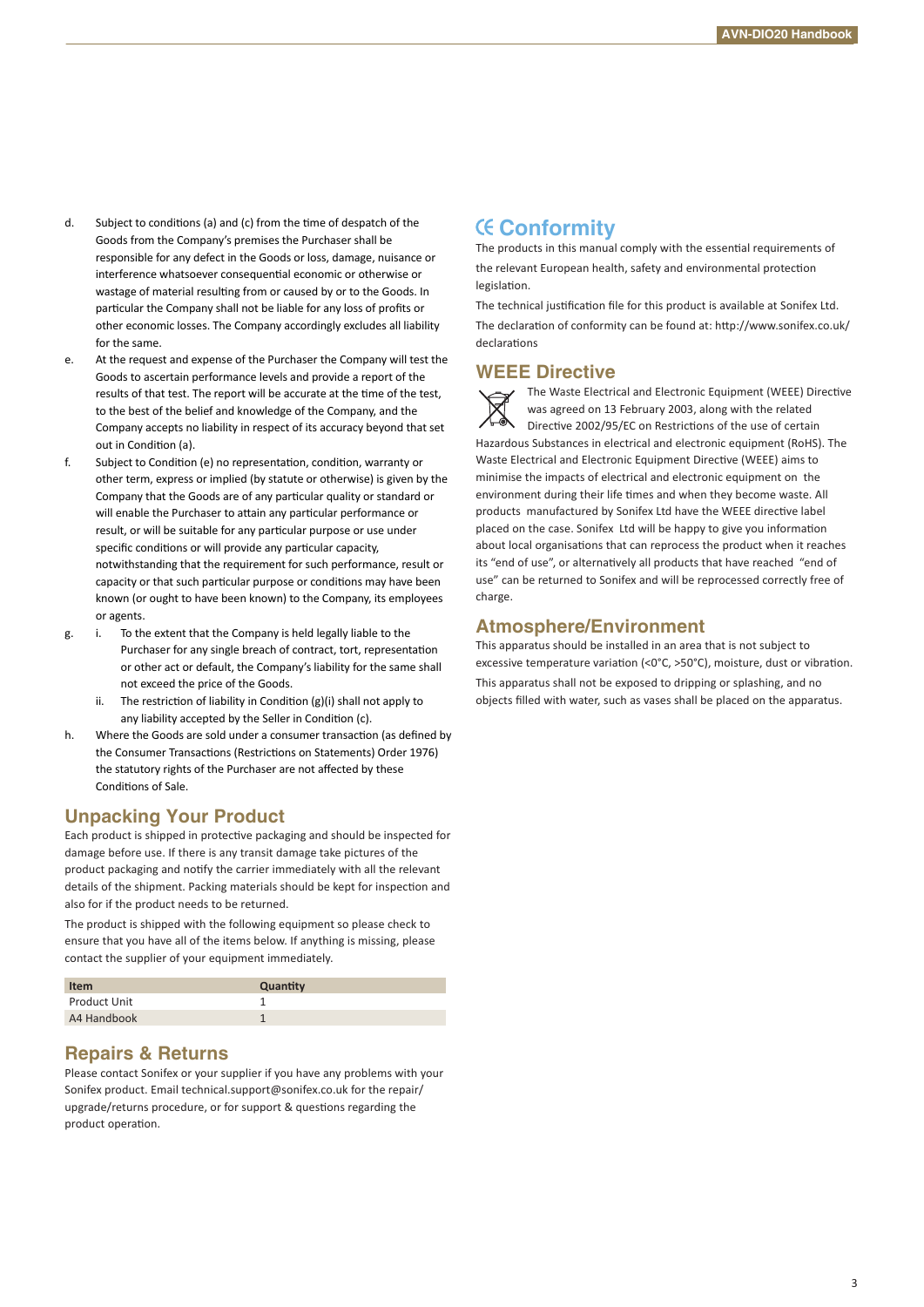# **AVN-DIO20 Dante® to MADI AES3 64 Channel I/O Converter**



#### *Fig 1: AVN-DIO20 Front Panel Fig 2: AVN-DIO20 Rear Panel*

The **AVN-DIO20** is a MADI and AES3 to Dante bridging device allowing MADI to connect bidirectionally with AoIP, together with 8 stereo channels of AES3. This simple plug and play audio interface provides a quick and convenient method of connecting legacy MADI equipment to the Dante AoIP audio network.

The AVN-DIO20 takes a MADI feed, sample rate converts all 64 channels and places them on the Dante network, mapped using Dante Controller. It simultaneously takes the 64 channels mapped to the device on Dante Controller, optionally sample rate converts them, and transmits them on the MADI output. The unit accepts 8 stereo AES3 inputs and places them on the Dante network, replacing 16 of the selected MADI input channels. The unit also sends 8 stereo AES3 outputs which can be sourced from the Dante channels, in blocks of 16.

The unit accepts MADI signals from either a compatible SFP module or the coaxial BNC input. The input can be selected via the built-in web GUI or, by default, it will use an SFP module if it is inserted into the unit. There is also an additional automatic failover mode which, when selected, allows for automatic switching to the alternative input when the selected input signal is lost, providing glitch free audio redundancy.

The MADI output audio can be clocked from either the Dante network, in which case the output SRC is bypassed, or the recovered clock obtained from the MADI input.

It's powered using Power over Ethernet (PoE), using Neutrik EtherCON® connectors, with primary and secondary ports for power and data redundancy. The AVN-DIO20 uses the latest Audinate Dante™ chipsets so is AES67 and Dante Domain Manager™ compliant.

There are front panel LEDs to indicate network clock status, AoIP Primary and AoIP Secondary link status, PoE Primary power and PoE Secondary power active. In addition there are 8 AES3 input lock status LEDs and an active MADI input indication.

A web interface is available for network and device settings, status information and firmware undates.

The AVN-DIO20 is supplied with a belt-clip, shoulder strap hooks (but not the strap) and an under desk mounting plate. Up to 3 of the AVN-DIO20 units can be rackmount in the 1U AVN-DIORK.

# **Dante® Controller**





Dante Controller is an application provided by Audinate and can be downloaded from their website: https://www.audinate.com/

Use Dante Controller as you normally would to setup the audio routes on the unit. For troubleshooting information please see the official Dante® FAQs at:

https://www.audinate.com/resources/faqs

[And Dante® Controller User Guide at:](https://www.audinate.com/resources/faqs)

https://dev.audinate.com/GA/dante-controller/userguide/pdf/latest/

# **Embedded Web Server**

The AVN-DIO20 has an embedded web server which provides easy access to device information, network settings and allows for firmware updates when new releases are available.

The device has two Ethernet ports on the back panel. One is the 'Primary' Ethernet port and the other is the 'Secondary' Ethernet port. When set to switched mode in Dante Controller, either of these ports can be connected to a network and a computer on the same network which can then access the embedded web server. When set to redundant mode, only the primary Ethernet port will allow access to the web server.

By **default**, the **embedded web server is set to sta�c address mode** and the IP address is **192.168.0.100** with a subnet mask of 255.255.255.0. If the network address mode for the port to be used has been set to 'Dynamic', the unit will attempt to acquire an IP address from a DHCP server. If no DHCP server is found an automatically generated IP address will be used.

The active IP address for the network port can be found using a service discovery tool such as the 'Discovery Application' which can be found on the Sonifex website (http://sonifex.co.uk/technical/software/ [index.shtml#sfxsrvdisc\)](#page-0-0).

#### **Information**

The **Informa�on** tab has a **device informa�on** page and a **status** page.

#### **Device Information**

The **device information** page shows the current status of the unit as well as the software versions of the various modules running on the unit. When contacting Sonifex technical support, it is important to provide the information shown on this page. The lower half of the page shows the configuration of the network ports; the 'Control Port Information' shows the network address configuration of the embedded web server which can be accessed on both the 'Primary' and 'Secondary' Ethernet connections. The 'Primary Dante Port Information' and the 'Secondary Dante Port Information' shows the configuration information of each port to the Dante audio network. The network settings of these two ports can be controlled via the Dante controller application or via the 'network' configuration web page. If the Dante redundancy setting for the unit is set to "Switched" via Dante controller then only the Control Port and Primary Dante Port Information are shown here.

| <b>SONIFEX</b> | $\infty$<br>AWDO934                   | Information Configuration 3ystem |           | WINDOWS COURSE TO DURING THE EXCHANGED HARVEST COMPANY. |
|----------------|---------------------------------------|----------------------------------|-----------|---------------------------------------------------------|
|                |                                       | <b>Single A</b>                  |           |                                                         |
|                | <b>Draice Name &amp; Security</b>     |                                  |           |                                                         |
|                | <b>Friendy Name</b>                   | ANN CORRE-O                      |           |                                                         |
|                | New Password.                         |                                  |           |                                                         |
|                | <b>Retype Password</b>                |                                  |           |                                                         |
|                | <b>HTTP Port</b>                      | ٠                                |           |                                                         |
|                | Control Port Settings                 |                                  |           |                                                         |
|                | <b>Address Mode:</b>                  | <b>O</b> Dyrans                  | $①$ time. |                                                         |
|                | <b>Static P Address</b>               | <b>393 148 8 180</b>             |           |                                                         |
|                | <b>Static Submit Mark:</b>            | <b>THE JUNE JOINT</b>            |           |                                                         |
|                | Static Galeway:                       | <b>RAAR</b>                      |           |                                                         |
|                | Primary Dante Network Port Settings   |                                  |           |                                                         |
|                | Address Mode:                         | <b>O</b> Dyramic                 | @ State   |                                                         |
|                | Static P Address:                     | 793.000.0.181                    |           |                                                         |
|                | Static Submit Mask:                   | 255.255.255.0                    |           |                                                         |
|                | <b>Static Galeway</b>                 | EAAA                             |           |                                                         |
|                | Secondary Dante Network Port Settings |                                  |           |                                                         |
|                | <b>Address Node:</b>                  | <b>O</b> Dynamic                 | @ Suic    |                                                         |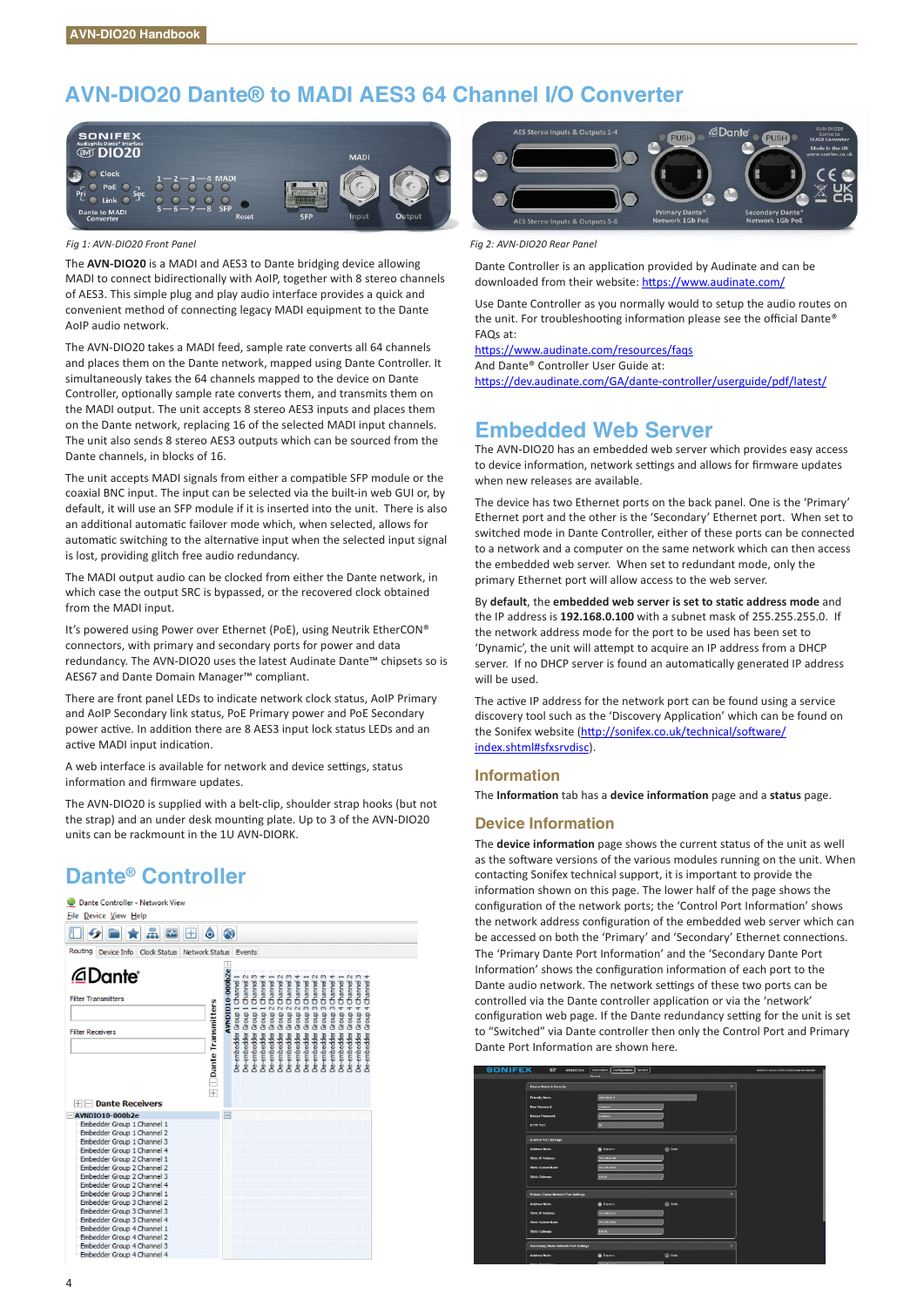#### **Status**

The **status** page shows the current status of both the MADI and AES inputs. The MADI status displays the currently active input source along with sample rate and channel count. The AES status shows the lock status of each input.

#### **Configuration**

The **Configuration** tab has the **Network** page and **Device** page.

#### **Network**

The **Network** page shows the current configuration of the control port which is used to access the devices web server. The friendly name and security options can also be set here.

#### **Friendly Name**

The friendly name identifies the unit on the network. It is a good idea to assign a user name or location as this is easily recognised by other users. The default friendly name is made from the device ID and the 7-digit product serial number i.e. AVN-DIO20-1234567. The friendly name can only contain letters, numbers and hyphens although it cannot start or end with a hyphen.

#### **Password**

In order to prevent other users connected to the same network from modifying the configuration of the device it is possible to protect your device with a password. The password may be between 4 and 8 characters long and may only contain numbers and letters.

#### **Removing Password Protection**

Password protection can be removed from a device by clearing both the 'Password' and 'Retype Password' fields and clicking submit.

#### **HTTP Port**

The HTTP port number can be set to any integer from '1024' up to and including '65535', or to '80' the default value. The value entered determines which port the web server on the device will use. When the port number is modified the unit will be restarted automatically. To view the web pages of a device with a modified port number, the port number must be specified in the address bar of the web browser after the IP address and separated by a colon. For example, if the HTTP port of a unit is set to '1024' and the IP address of the unit is '192.168.0.100' then 'http:// 192.168.0.100:1024' would need to be entered into the address bar of the web browser. When the port is set to its default value of '80' a port number doesn't need to be specified when accessing the web server. The web server on the unit is advertised as an Avahi / Bonjour service so tools like Sonifex Service Discovery or avahi-browse will be able to discover the address and port number being used by the unit's web server.

#### **Address Mode**

The address mode determines how the port obtains its IP address. When set to dynamic, the unit will attempt to acquire an IP address automatically from either a DHCP server or via auto configuration if no DHCP server is found. The actual IP address is shown on the device information page. When static mode is used, the IP address & subnet mask values entered will be assigned to the port.

#### **Static IP Address**

This is the IP address that will be assigned to the port when static address mode is selected. It is important to ensure that this IP address is not currently in use on the network. This value is not used when the address mode is dynamic.

#### **Static Subnet Mask**

This is the subnet mask that will be used for the port when static address mode is selected. This value is not used when the address mode is dynamic.

#### **Static Gateway**

The router IP address used for the port when static address mode is selected.

#### **Note**

If the device is in switched mode the secondary Dante network port settings are not displayed. If any of the network configuration options are changed, the unit automatically restarts to implement the new settings. If the address mode of the control port is changed, a new connection is made once the unit has restarted and the IP address assigned via DHCP is known. Otherwise, the new page will be reloaded automatically once the restart of the unit is complete.

#### **Device**

The device page of the configuration tab provides all the settings related to the MADI and AES I/O options.

#### **Input Selection**

Selects the MADI source from either SFP or BNC. The selected input will have priority when Auto Fail-over is enabled.

#### **Auto Fail-over**

If the selected input loses lock and this option enabled, the unit will switch over to the alternative input if it has a valid signal.

#### **Output Format**

The MADI output format (channel count and sample rate) can be set to replicate the Dante settings or follow the format detected on the MADI input.

#### **AES3 Outputs**

The 8 AES3 outputs can be selected to come from any of the available Dante receive channels, in blocks of 16 channels. They can also be muted. The AES3 outputs will match the sample rate of the MADI output.

#### **AES3 Inputs**

Normally, all the MADI receive channels will be routed to the Dante transmit channels, but by using this option the 8 AES3 inputs can instead be selected to be routed to the Dante transmit channels, in blocks of 16 channels.

#### **Enable Red LEDs**

When this option is checked, the status LEDs are lit red when not green.

#### **System**

The **System** tab is used for the following;

- Updating the unit.
- Rebooting and resetting the unit.

#### **Update Firmware**

In this section the current firmware version on the connected unit is shown. New versions of firmware will be released as new features are added, and when any bug fixes are completed, click on the software downloads link to visit the firmware downloads webpage of the Sonifex website. If an update is available for your unit you can download it as a zipped archive file, you will need to extract the 'DWN' file from the archive, this can be done in Windows by right-clicking the archive and selecting extract all.

#### **Reboot or Factory Reset**

The unit can be rebooted using the reboot button, a quick reboot can often fix any issues with the unit, after rebooting the webpage should automatically be reloaded. The factory reset button restores the unit to factory settings, restoring the factory settings will also cause the unit to reboot.

#### **Bootstrap Mode**

In the unlikely event that power is lost during a firmware upgrade then the unit may enter bootstrap mode. This is a limited firmware set that allows firmware upgrades to take place to return the unit to a normal working state. This is indicated by both primary and secondary PoE and Link LEDs flashing in unison. Firmware updates are performed using a TFTP client running on a host PC.

#### **Forcing Bootstrap Mode**

If you need to force the unit into bootstrap mode, this is done by pressing and holding the reset button down for more than 5 seconds. After 5 seconds the front panel LEDs will start to flash slowly, this indicates that the unit will be forced into bootstrap mode with a static IP address of 192.168.0.100. If the reset button is held for more than 10 seconds, the LEDs will flash faster which indicates that the unit will be forced into bootstrap mode with dynamic mode addressing set. The unit will now attempt to get an address from a DHCP server or fall back to a link-local IP address using Auto-IP. If the reset button is held for more than 15 seconds, the LEDs will flash even faster and the unit will now perform a factory reset and clear all of the current configuration settings.

#### **Upgrading Firmware in Bootstrap Mode**

Once the device has been put into bootstrap mode, a TFTP client can be used to transfer firmware to it. The IP address of the device must be known - the Sonifex Service Discovery Application can be used to find the IP address of the device. Many TFTP clients are available, on MS Windows a free application called TFTPD64 is available. Within TFTPD64, select the